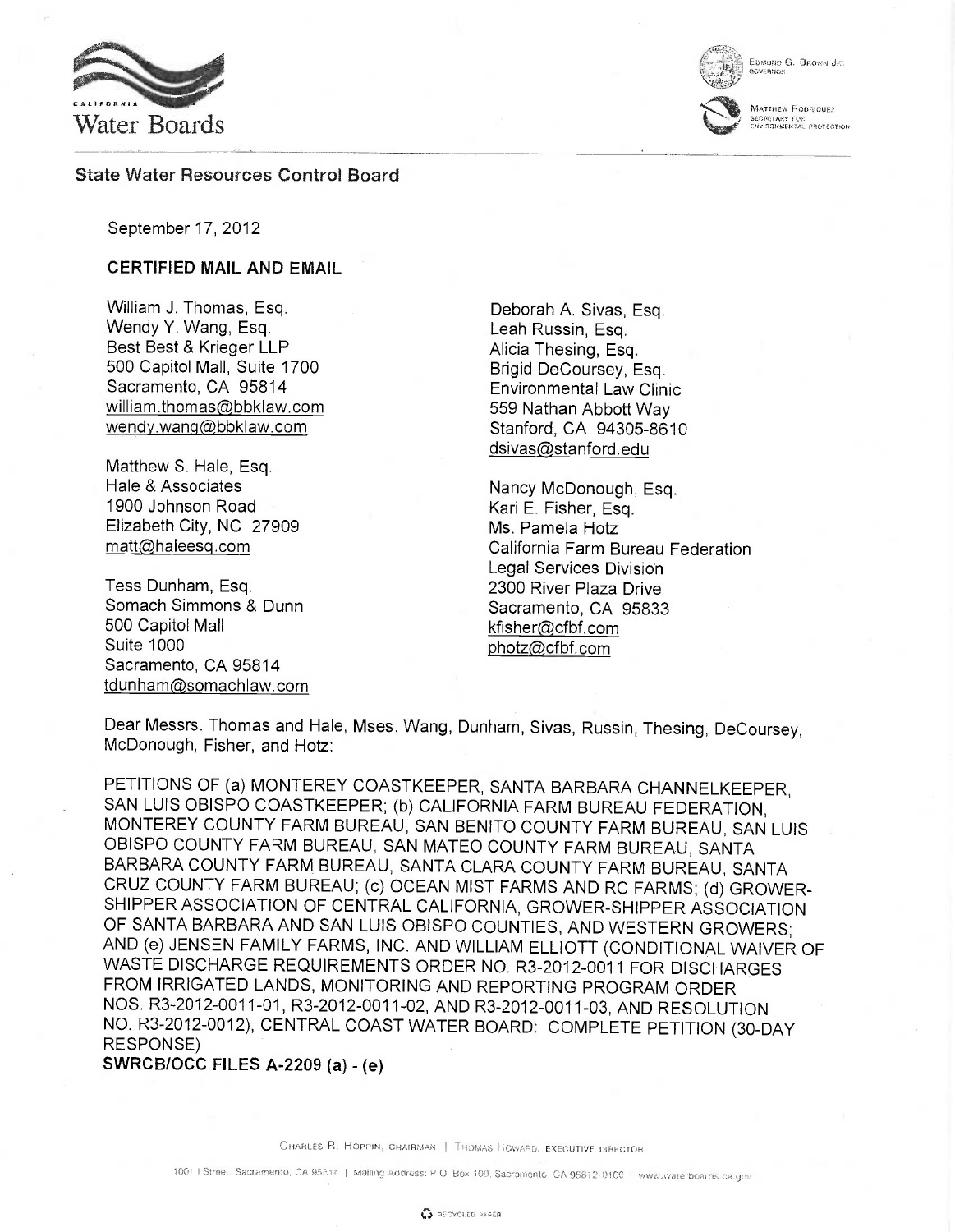Your above-referenced petition is complete and the State Water Resources Control Board (State Water Board) will begin its review. The petitions will be consolidated for review since they are legally and factually related.<sup>1</sup>

The Central Coast Regional Water Quality Control Board (Central Coast Water Board) and other interested persons may file a written response to the petitions. Responses are due within 30 days of the date of this letter, addressed to my attention. In addition, all responses must be sent to the Petitioners at the addresses listed above, and to the Central Coast Water Board. Please also copy all persons on the cc list below. Electronic submissions and copies are encouraged.

Copies of the petition are available at the State Water Board web site at http://www.waterboards.ca.qov/public notices/petitions/water quality/a2209centralcoast aq.sht ml

The Central Coast Water Board is requested to file the administrative record (copied on both sides, if submitted in hard copy) within this 30-day period. The Central Coast Water Board is encouraged to file the administrative record electronically if feasible.

> IN ALL FUTURE CORRESPONDENCE, PLEASE REFER To SWRCB/OCC FILE A-2209(a)-(e) AND SUBMIT COPIES To PETITIONERS & THE CENTRAL COAST WATER BOARD

Future correspondence from the State Water Board regarding this matter will be sent *via*<br>e-*mail only* to the addressees of this letter and to those persons whose names and addresses appear on this letter as receiving copies. Interested persons will not receive future correspondence from the State Water Board unless they either (1) subscribe to the electronic mailing list named "A-2209(a thru e)" on the internet at

http://www.waterboards.ca.qov/resources/email subscriptions/swrcb subscribe.shtml to receive future correspondence via e-mail or (2) request to receive future correspondence in hard copy by writing to Gabrielle Kolitsos at the Office of Chief Counsel at the address in the letterhead above. You should act as soon as possible to ensure you receive all items of future correspondence.

Additional submissions regarding this petition will only be allowed upon written request and approval of such requests is at the discretion of this Board. The administrative record to be filed by the Central Coast Water Board constitutes the evidentiary record forthe State Water Board's review of the petitions. Evidence that was submitted in support of the proceedings on the stay requests that was not part of the Central Coast Water Board's administrative record will not be considered by the State Water Board in its review of the petitions, unless the State Water Board grants a request to consider that evidence. Any person requesting that the State Water Board consider evidence that was not part of the administrative record before the Central Coast Water Board must do so in accordance with California Code of Regulations, title 23, section 2050.6.

If you have any questions regarding this letter, please contact me at (916) 322-3622 or at ewadhwani@waterboards.ca.gov.

See Cal. Code Regs., tit. 23, § 2054.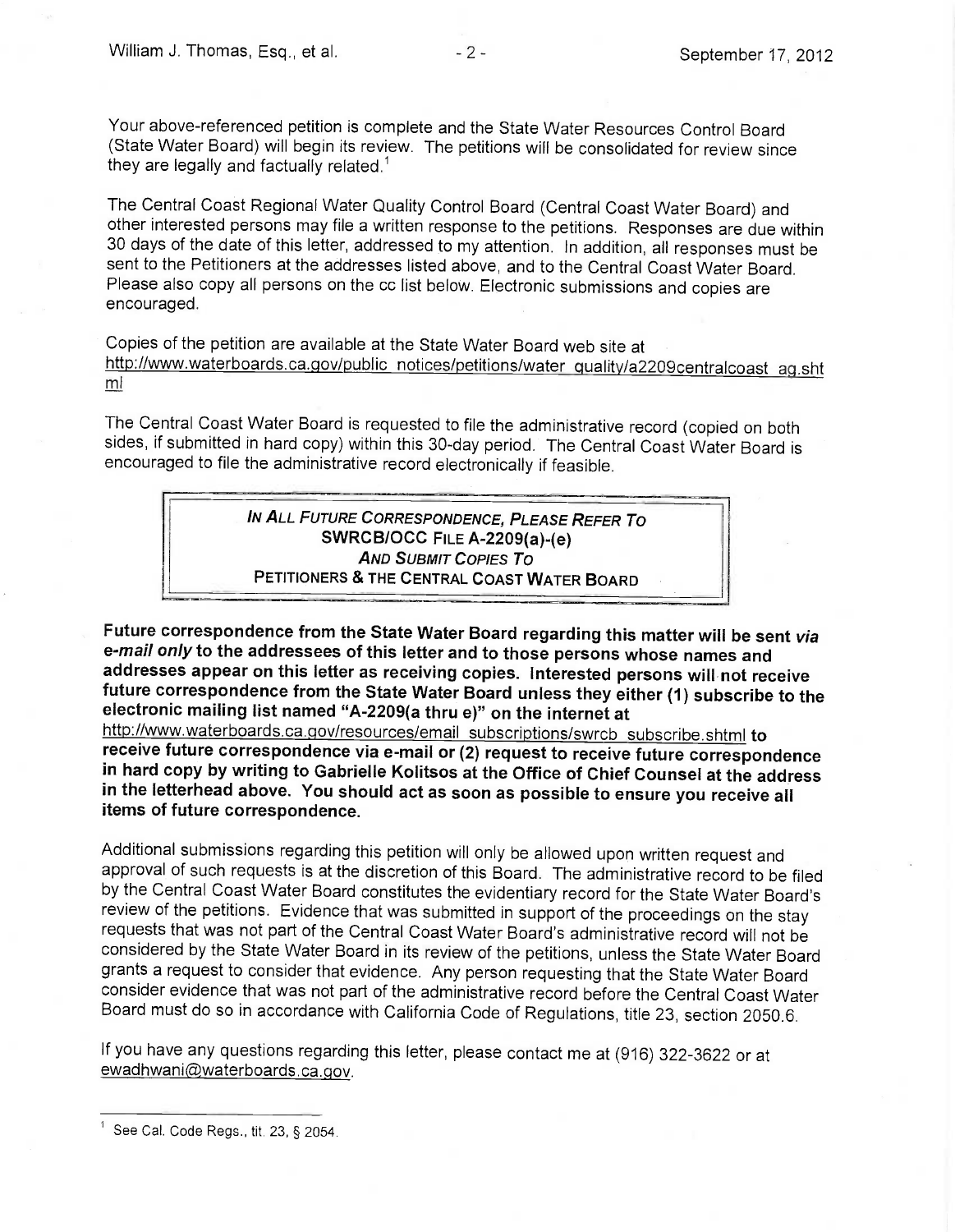Sincerely,

Emel G. Wadhwani Staff Counsel

cc: [Via U.S. Mail and Email] Mr. Gordon R. Hensley San Luis Obispo Coastkeeper Environment in the Public Interest EPI-Center, 1013 Monterey Street, Suite 202 San Luis Obispo, CA 93401 coastkeeper@epicenteronline.org

### [Via U.S. Mail and Email]

Ms. Kira Redmond Mr. Ben Pitterle Santa Barbara Channelkeeper 714 Bond Avenue Santa Barbara, CA 93103  $kira@sbck.org$ ben@sbck.org

#### [Via U.S. Mail and Email] Mr. Dale Huss

Ocean Mist Farms 10855 Ocean Mist Parkway Castroville, CA 95012 daleh@oceanmist.com

#### [Via U.S. Mail and Email]

Jensen Family Farms, Inc. 323 McCarthy Avenue Oceano, CA 93445 ElliottSLO@aol.com

## [Via U.S. Mail and Email]

Mr. William Elliott Jensen Family Farms, Inc. 323 McCarthy Avenue Oceano, CA 93445 ElliottSLO @aol.com

# [Via U.S. Mail and Email] Mr. Steven Shimek Monterey Coastkeeper The Otter Project 475 Washington Street, Suite A Monterey, CA 93940 exec@otterproject.org

#### [Via U.S. Mail and Email]

Mr. Dennis Sites RC Farms 25350 Paseo del Chaparral Salinas, CA 93908 dsitesagmgt@aol.com

#### [Via U.S. Mail and Email]

Ms. Abby Taylor-Silva, Vice President Policy and Communications Grower-Shipper Association of Central California 512 Pajaro Street Salinas, CA 93901 abby@growershipper.com

### [Via U.S. Mail and Email]

Mr. Richard S. Quandt, President Grower-Shipper Association of Santa Barbara and San Luis Obispo Counties 245 Obispo Street P.O. Box 10 Guadalupe, CA 93434  $richard@groupver-shipper.com$ 

# [Via U.S. Mail and Email]

Mr. Hank Giclas, Senior Vice President Strategic Planning, Science and Technology Western Growers P.O. Box 2130 Newport Beach, CA 92658 hgiclas@wqa.com

(Continued next page)